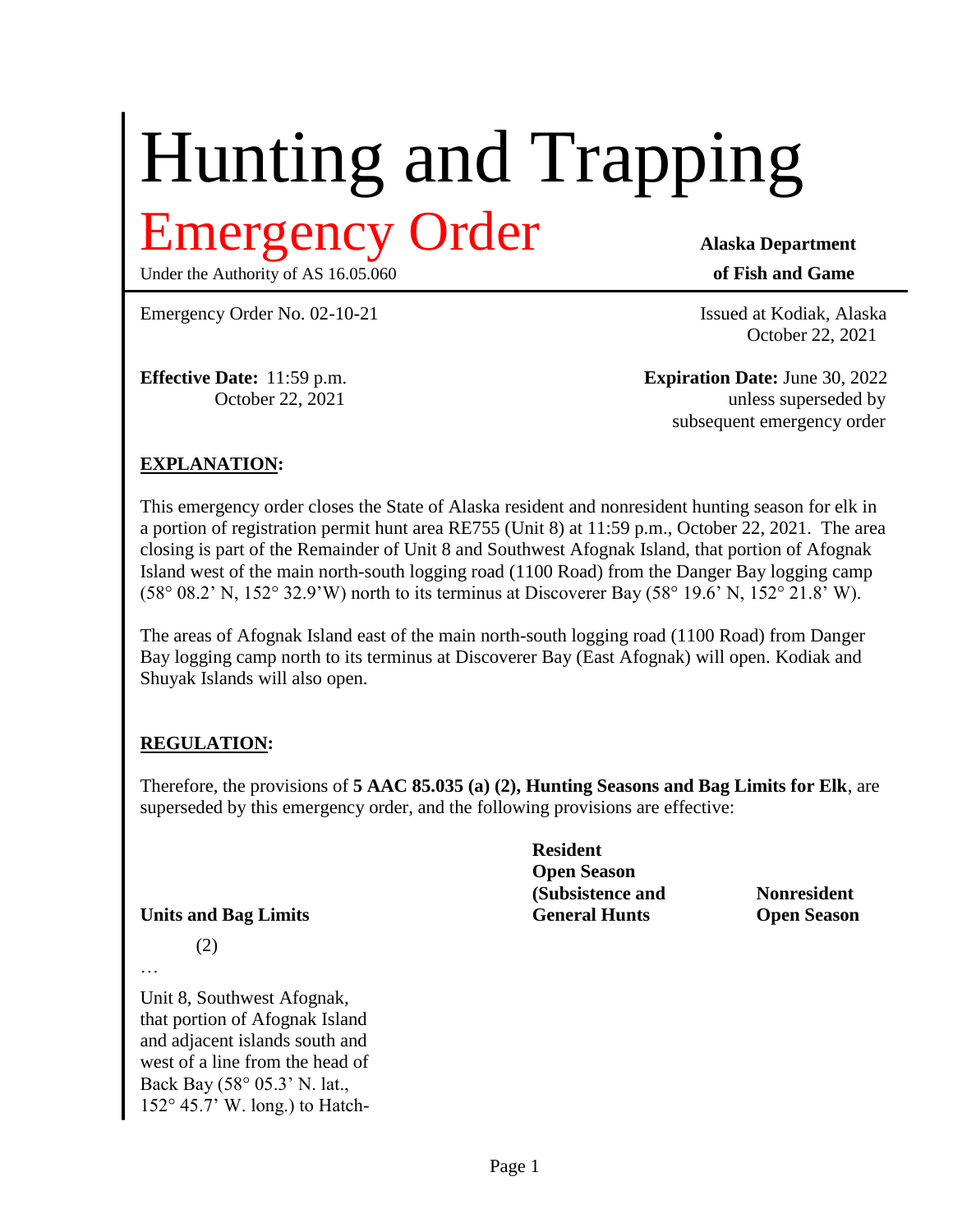| ery Peak (58° 07.2' N. lat.,<br>$152^{\circ}$ 47.5' W. long.) to the<br>head of Malina Bay (58° 09.3'<br>N. lat., 152° 51.0' W. long.)                                                                                                                                                                       |                                         |                  |
|--------------------------------------------------------------------------------------------------------------------------------------------------------------------------------------------------------------------------------------------------------------------------------------------------------------|-----------------------------------------|------------------|
| 1 elk by drawing permit<br>only; up to 500<br>permits may be issued                                                                                                                                                                                                                                          | Sept. 25—Oct. 22<br>(General hunt only) | Sept. 25—Oct. 22 |
| 1 elk by registration permit<br>only                                                                                                                                                                                                                                                                         | No Open Season<br>(General Hunt Only)   | No Open Season   |
| Remainder of Unit 8, that<br>portion of Afognak Island<br>west of the main north-south<br>logging road (1100 Road)<br>from Danger Bay logging<br>camp (58° 08.2' N. lat., 152°<br>32.9' W. long.,) north to its<br>Terminus at Discoverer Bay<br>$(58^{\circ} 19.6^{\circ} N., 152^{\circ} 21.8^{\circ} W).$ |                                         |                  |
| 1 elk by drawing permit<br>only                                                                                                                                                                                                                                                                              | Sept. 25-Oct. 22<br>(General Hunt Only) | Sept. 25—Oct. 22 |
| 1 elk by registration permit<br>only                                                                                                                                                                                                                                                                         | No Open Season<br>(General Hunt Only)   | No Open Season   |
| $\cdots$                                                                                                                                                                                                                                                                                                     |                                         |                  |

Doug Vincent-Lang Commissioner

By delegation to:

Nathan Svoboda Kodiak Area Biologist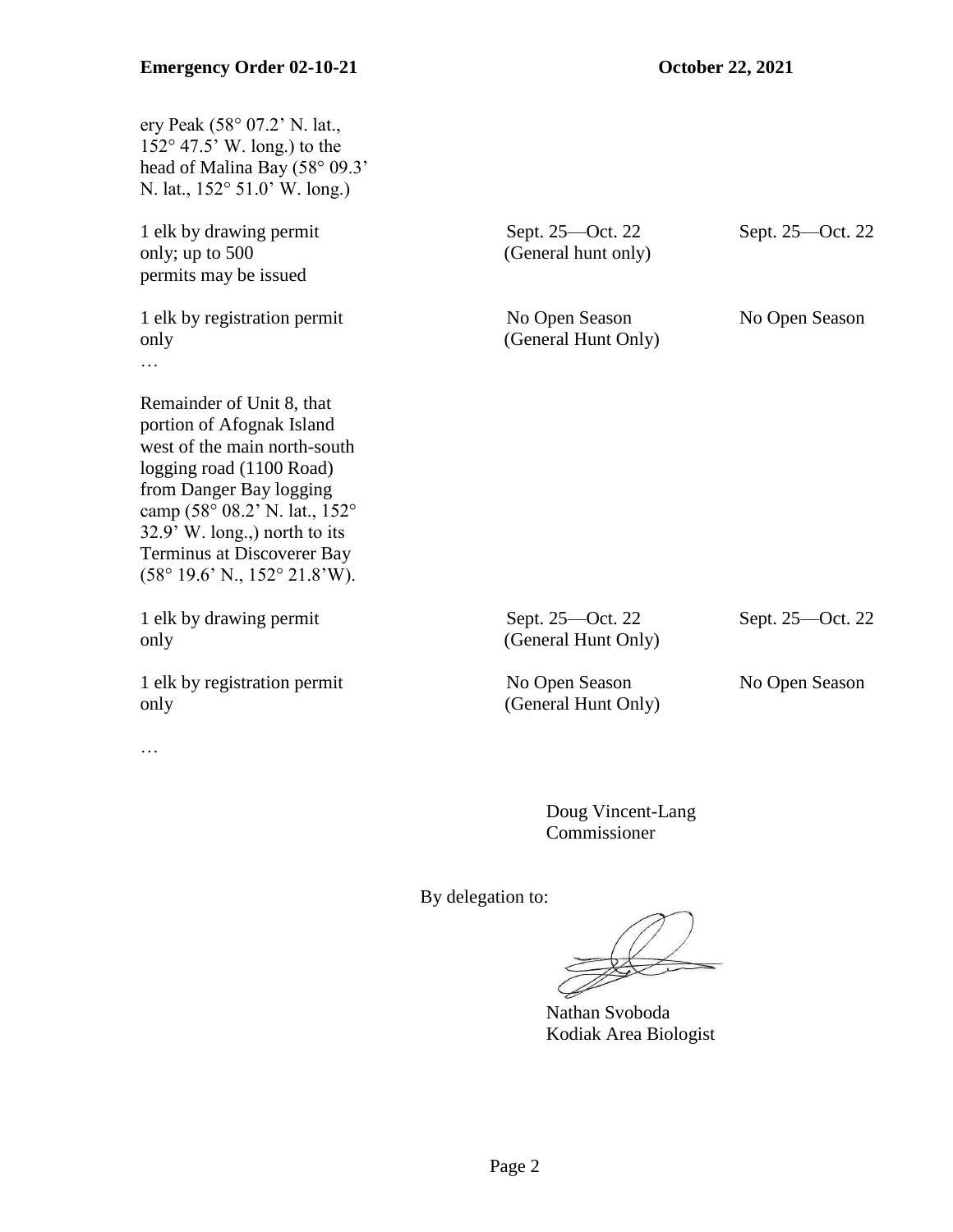### **JUSTIFICATION:**

This emergency order closes the elk hunting season in a portion of the registration permit hunt area RE755 on Afognak Island scheduled to open on October 23. A portion of the registration permit hunt area will not open this year and is closed as of 11:59 p.m. on October 22, 2021. The elk herds comprising this portion of the hunt area are estimated to include a total of 530 elk. To maintain a stable to slightly increasing population, a harvest target of 53 elk was established for the hunt area which also includes drawing hunts. As of October 21, 2021, the reported harvest in this area is 54 elk. This closure is necessary to prevent further exceeding harvest objectives.

# **DISTRIBUTION:**

This emergency order is distributed to the recipients listed below. Copies are available from Department of Fish and Game offices in Anchorage, Juneau, Homer, Soldotna, Fairbanks and Kodiak.

- 1. Lt. Governor's office
- 2. Assistant Attorney General (Board of Game Liaison, Anchorage)
- 3. Commissioner, Department of Fish and Game
- 4. Division of Wildlife Conservation:

**Director** Deputy Director Assistant Director Regional Supervisors Regulation Coordination Team Area Biologists (statewide) Regulatory Coordinator, Information Management Information Centers, Fairbanks and Anchorage Web Master, Juneau

5. Division of Boards:

**Director** 

Board of Game

- 6. Division of Subsistence, Anchorage Regional Supervisor
- 7. Public Communications Section, Juneau
- 8. Department of Public Safety, Fish and Wildlife Protection, Detachment Commander, Kodiak
- 10. Magistrate's Office, Kodiak
- 11. Department of Law, District Attorney, Kodiak
- 12. Superintendent, Alaska State Parks, Kodiak
- 13. Kodiak Fish and Game Advisory Committee, Chairman
- 14. U. S. Fish and Wildlife Service Refuge Manager, Kodiak National Wildlife Refuge Office of Subsistence Management, Anchorage Law Enforcement Division
- 16. Koniag Inc., Kodiak
- 17. Afognak Native Corporation